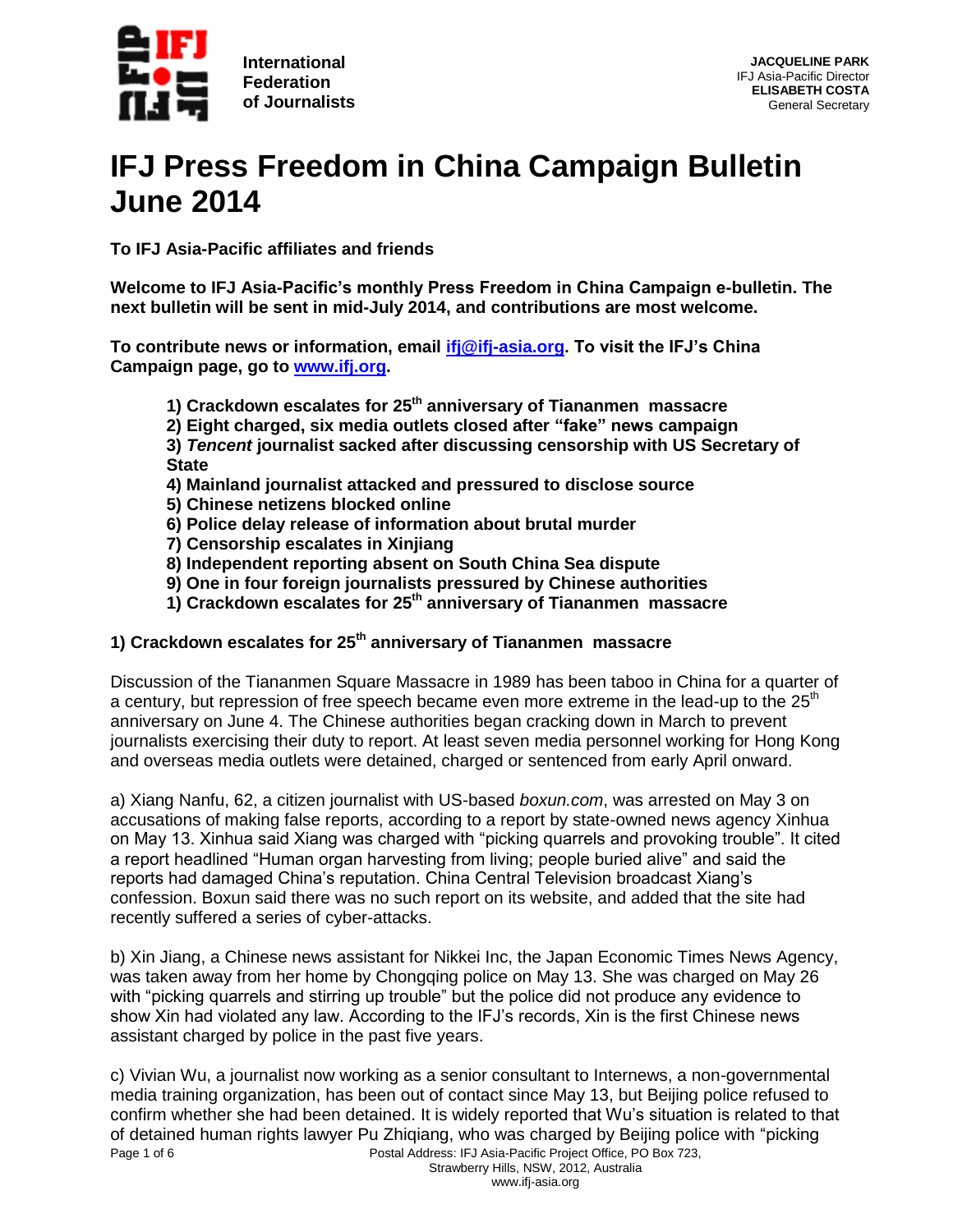

quarrels and stirring up trouble" after he attended a private gathering on May 3 to commemorate the massacre.

d) Wang Jianmin, aged around 50, the Hong Kong publisher of political magazines *Xin Wei Monthly Magazine* and *Face Magazine*, and Hong Kong editor and publisher Wai Zhongxiao, 39, were charged by Shenzhen police on May 30 with "illegally operating a publication". The magazines, which focus on reporting internal affairs of Communist Party in China, are printed in Shenzhen for costs reasons.

e) Yao Wentian, also known as Yiu Man-tin, a Hong Kong publisher, was sentenced to 10 years in prison by Shenzhen Intermediate People's Court on May 7 after he was convicted of "smuggling of ordinary goods". At the time of his arrest, Yao was preparing to publish a book entitled *Chinese Godfather Xi Jinping* by exiled dissident writer Yu Jie.

f) Gao Yu, 70, an outspoken freelance Chinese journalist, was charged by the Chinese authorities on May 8 with releasing "state secrets" to non-Mainland media outlets. Gao and her son have been missing since April 24. According to Gao's defence lawyer, her son was accused of the same offence but was allowed out on bail after a month in detention. Although the stateowned news agency Xinhua did not specify the so-called "state secret", it is widely believed to be "document number 9", which specifies the seven topics which the Central Government has forbidden people to talk about. These include Western Press Freedom, Western Democracy, and Civil Society.

Foreign journalists also suffered harassment and threats by police which hindered their work. According to the Foreign Correspondents' Club of China, some reporters were harassed for reporting on "sensitive" subjects. Beijing Police summoned a number of journalists to their office and, while videoing the meeting, lectured them about reporting on topics related to the Tiananmen Square anniversary and warned them of serious consequences if they disobeyed. The FCCC said it was the first time since the Chinese Jasmine Revolution in 2011 that the Police Bureau had summoned a large number of journalists to be lectured. The FCCC condemned the increasing harassment and intimidation of overseas media and their local staff by Chinese authorities. It cited the case of a French broadcaster who was harassed, accused and threatened by Beijing police. On June 4, journalists showed a photo of "Tank Man", an unknown citizen who stood in front of a column of tanks on Chang An Avenue on June 5, 1989, to people on the street in Beijing's Sanlitun district. The reporters complained that when they tried to interview people, the police stopped them from reporting and took them to the police station. The police videotaped the interrogation and searched a journalist's handbag against her will. An officer accused the journalists of breaching a law, without specifying which law, and said: "It's not a matter of law. It's a matter of culture. The culture is above the law." The officer also said: "You were speaking about a sensitive topic. You know that the topic is sensitive and the government doesn't want people to speak about it." The police confiscated the journalists' press cards and ordered them to report to the police station the next day. When they did so, police accused them of causing a "disturbance of public order". They were required to admit that they had done something "very sensitive" which could cause "disturbance" and to promise it would not happen in future. When they left with their press cards, the police threatened that if they breached the law again, their press cards and working visas would be cancelled.

The Chinese authorities became very concerned about a movement called "Return to Tiananmen Square" which was initiated by a group of activists. Many activists, artists, prominent celebrities and scholars were either detained, put under house arrest or forced to vacate their apartments. They included Ding Zilin, a prominent member of the Tiananmen Square Mothers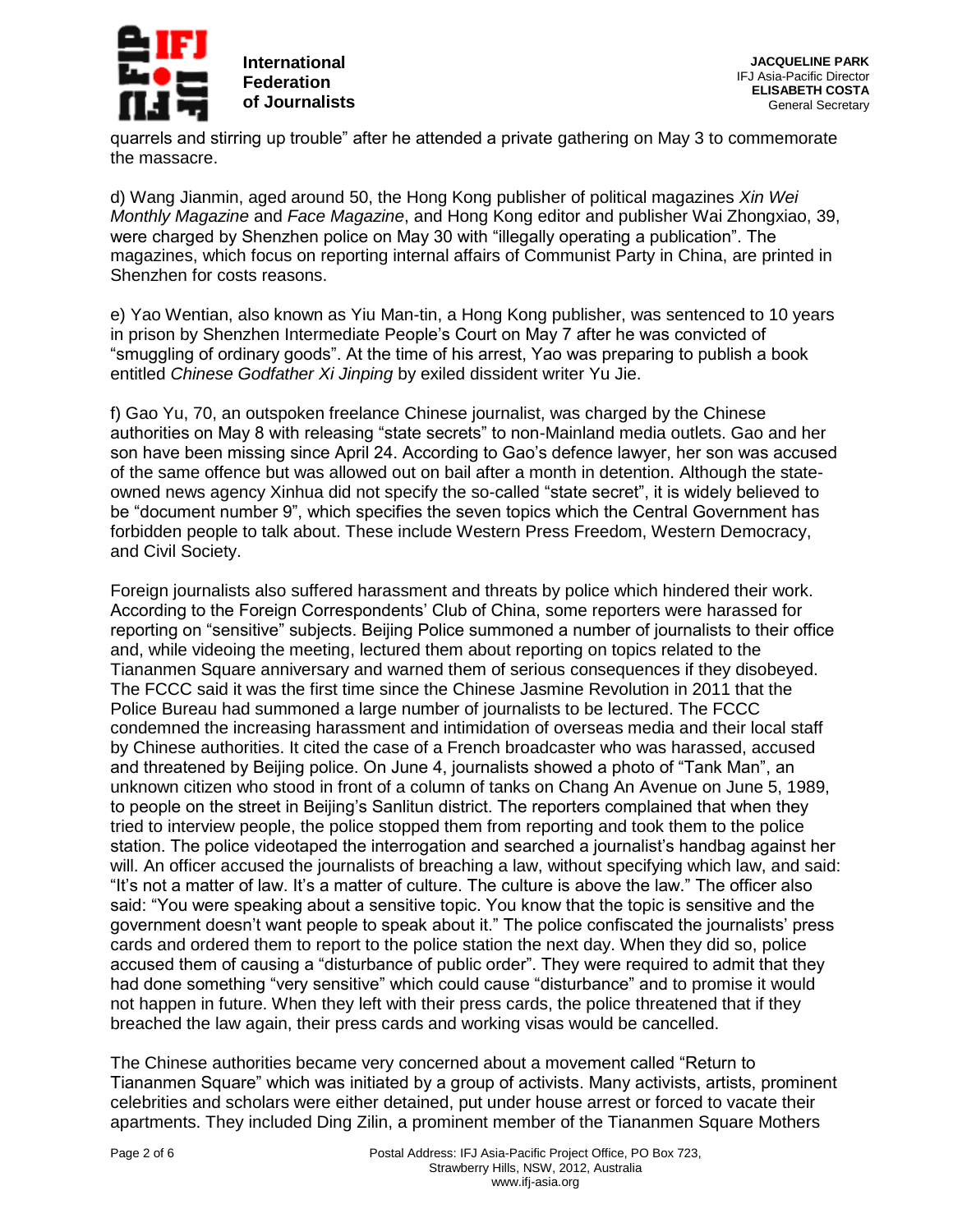

**JACQUELINE PARK** IFJ Asia-Pacific Director **ELISABETH COSTA** General Secretary

group of families who were bereaved by the massacre. It was reported that on May 3, when Ding was preparing to leave her home town in Jiangsu province on May 6, police asked her not to go back to her Beijing apartment. Bao Tong, former Director of the Office of Political Reform of the Central Committee, was also forced to vacate his apartment. His son said the demand was quite unusual. Bao was also the Policy Secretary of Zhao Ziyang, the reformist General Secretary of the Communist Party from 1987 until 1989, when he was ousted in the aftermath of the massacre. Hu Jia, a prominent activist, was put under house arrest with several security agents surrounding his apartment. Artist Chen Guang was detained by police on May 7 after he performed an art piece on April 29 in which he used red ink to write the years from 1989 onwards on a white wall in his studio in Songzhuang, in the eastern part of Beijing. Gao Jian, a Chinese Australian and former soldier of the People's Liberation Army, was taken away by police from his studio near Songzhuang on June 1. According to *The Sydney Morning Herald*, Gao's friend Melanie Wang said Gao had told her that he would be detained for 15 days, but no reason for his detention was given. It is widely believed his detention was related to his recent art work showing Tiananmen Square covered in meat. Prominent human rights lawyer Teng Biao, a lecturer at China University of Political Science and Law who is currently a visiting scholar at Hong Kong Chinese University, was warned by his employer and by Chinese security agents not to attend the candlelit vigil held at Hong Kong's Victoria Park on June 4.

On June 1, Beijing local government claimed that it would mobilize 100,000 people to act as informers and 850,000 volunteers to form a "safety network" to prevent anything happening in Beijing. On June 3, the government suddenly announced that several exits from Muxidi and Tiananmen Square subway stations would be closed until further notice. Many police cars were either parked or patrolling near the Tiananmen Square and Muxidi. Hong Kong Radio Television reported that many policemen were patrolling on the street. The officers checked identifications and took photos of all journalists and asked them to leave, because they deemed all journalists to be working. Muxidi is one of the places where the army opened fire at midnight on June 3. Many people died, including the son of Ding Zilin, who is now a prominent member of Tiananmen Square Mothers.

Security measures were also imposed to stifle free expression on the internet. GreatFire.org reported that the major services of search giant Google.com were blocked in China. These included the search engine, images, translation and email service. Though a Google spokesperson denied there were any technical problems, Mainland people complained that they had serious difficulties in accessing their email accounts. Six members of the central committee of the Hong Kong Alliance in Support of Patriotic Democratic Movements of China complained that their personal email accounts had been infiltrated since April. Some received 50 junk emails within 15 minutes. Many website operators said they were warned not to speak of June 4 or of recent violent events in Xinjiang Province. Many WeChat account holders also complained that their accounts were either forcibly shut down or hacked by unknown people. All messages related to June 4 were completely blocked. On the eve of June 4, some weibo microblog users complained that they were forbidden to use the "candle" icon to express their feelings.

### **2) Eight charged, six media outlets closed after "fake" news campaign**

*Jinghua Newspaper*, which is controlled by the Beijing Propaganda Department, reported on May 21 that eight out of 11 suspects had been charged after a campaign against "fake" news. The State Administration of Press, Publication, Radio, Film and Television of China (SAPPRFT) and other departments and offices launched the nationwide campaign in 2013 to "prevent extortion by news reporting and contain the spread of fake news". Two media outlets were forced to shut down because they were allegedly "fake media outlets". The SAPPRFT said it had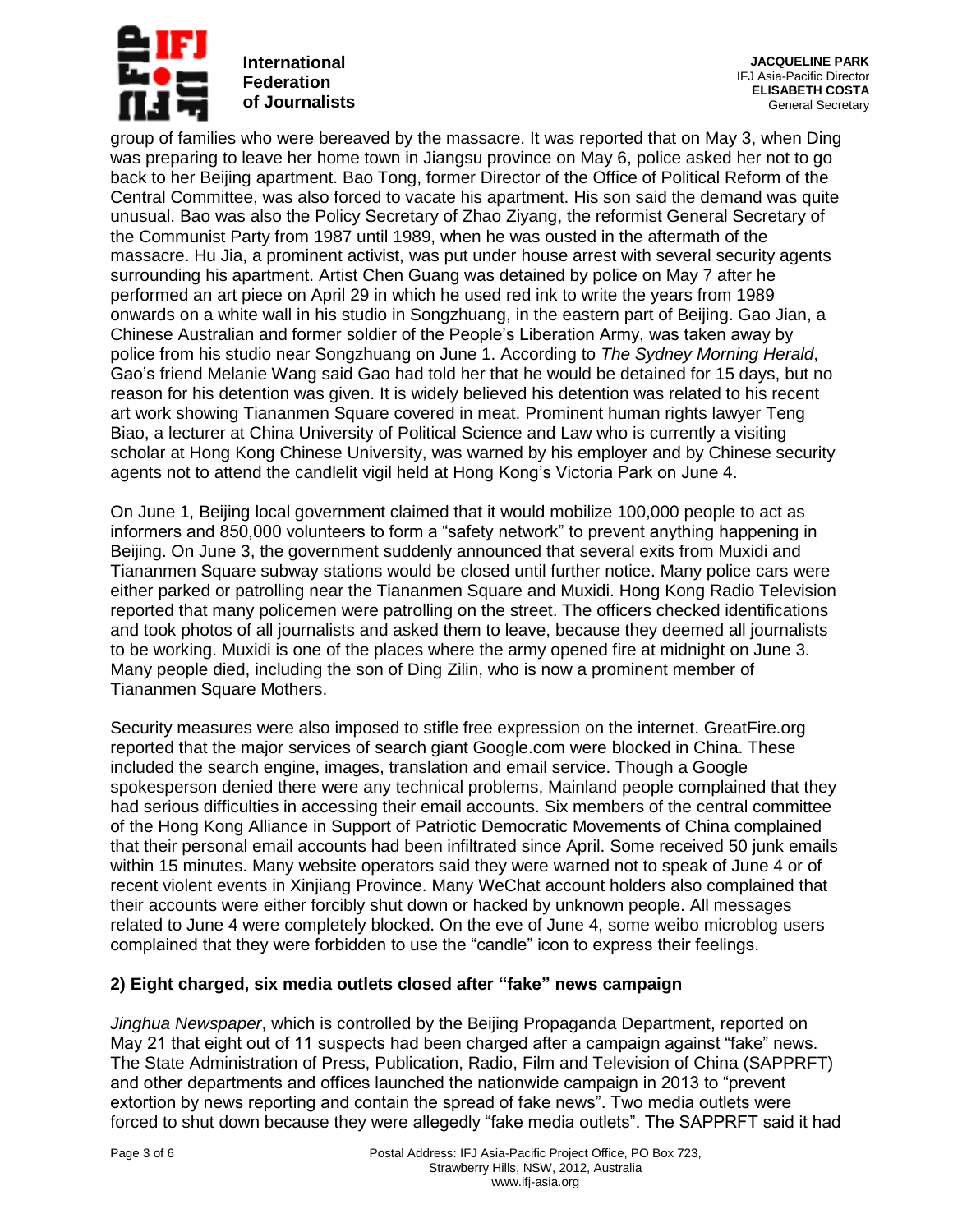

received more than 400 complaints. After the investigation, 216 newspapers were accused of violating regulations, four publishing companies had their licences cancelled, and six media outlets were forced to shut down. Some 14,000 press cards were cancelled because the journalists holding them were allegedly involved in fake news reporting.

## **3)** *Tencent* **journalist sacked after discussing censorship with US Secretary of State**

On May 23, Zhang Jialong, a journalist with popular listed online company Tencent, was sacked for allegedly "leaking business secrets and other confidential and sensitive information". He had been suspended from work on May 20. Zhang said in his blog that he believed his termination was decided by Tencent on the instigation of the propaganda authorities, including the Central Propaganda Department. He said a possible reason for his dismissal was that he disclosed online a restrictive order issued by the propaganda department. He said another likely cause was that he expressed concern about internet censorship in China when he met with the US Secretary State, John Kerry, on February 15. The meeting occurred while Secretary Kerry was visiting China, and included press freedom activists Wang Keqin, Ma Xiaolin and Wang Chong. The following day, the propaganda authorities forbade all media to publish any reports about Secretary Kerry's meeting with "four prominent Chinese social media bloggers to talk about internet freedom". Though Zhang faced tremendous pressure, he was not afraid to tell the truth. On April 16, he said in an article published on the website of *Foreign Policy* magazine that the number of media personnel and bloggers in detention had increased since President Xi Jinping was appointed. Zhang wrote: "Xi Jinping and his administrative are labeled as rivals of freedom of speech."

#### **4) Mainland journalist attacked; pressured to disclose source**

According to media reports, Man Da, a journalist with *Chutian Metropolis Daily*, was attacked on May 18 by a group of six men while trying to investigate allegations against Zhong Qibin, the head of the Village Committee in Hongshan district. Man was investigating reports that Zhong may have breached Communist Party rules by planning to hold a birthday party for his 10-weekold son. Man was reportedly detained and attacked by the six men, who wanted him to disclose the source of the information that had led him to investigate Zhong. Man was slapped, kicked and punched by the men for an hour, causing multiple injuries all over his body. One of the attackers was reported to have said to Da: "Don't dare think you can leave if you are not telling us who the informer is." Following the attack, Hongshan District Police detained the six men and they were each punished with 10 to 15 days of administrative detention.

### **5) Chinese netizens blocked online**

On May 26, the State Council Information Office, one of the key offices censoring online messages, released a Human Rights White Paper entitled *Progress of China's Human Rights in 2013*. In the report, the office said that, every day, Chinese netizens post and forward 250 million microblog messages and more than 20 billion WeChat and other instant messages. However, the report did not admit that thousands of microblog messages were blocked and account holders of microblog and WeChat were suspended without any reason being given. The report also did not admit that many people received administrative detention and were charged with crimes after they posted messages. In Zhejiang Province, seven people were punished with five to 10 days' administrative detention on accusations of spreading rumours about the deaths of civilians during the May 10 protest against a planned installation of an incinerator in Hangzhou City. Under the current law, police can detain anyone without going through any legal process. At the same time, the State Internet Information Office announced that the Chinese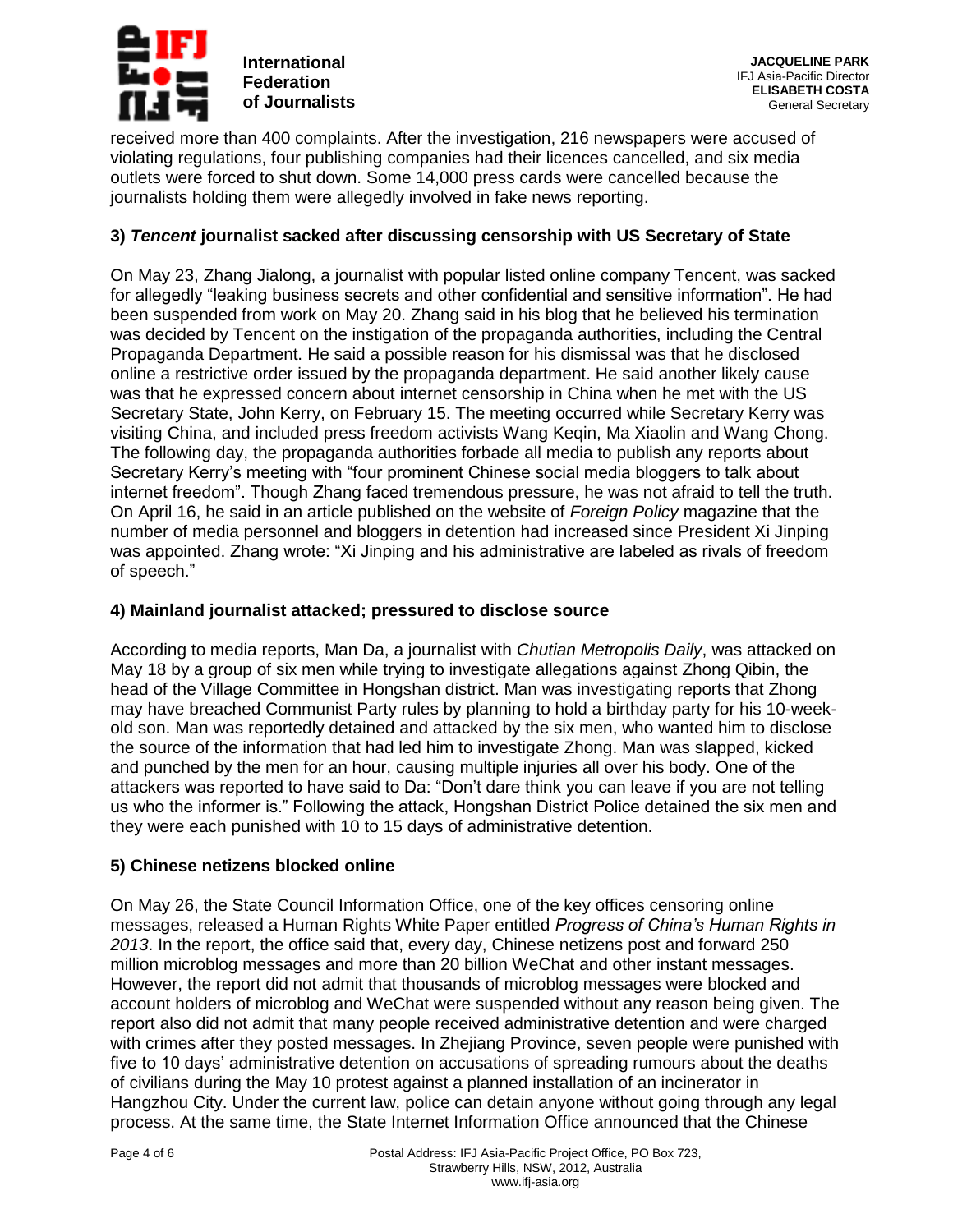

**JACQUELINE PARK** IFJ Asia-Pacific Director **ELISABETH COSTA** General Secretary

government is to start cyber security vetting of major IT products and services for use by national security and public interests. According to a report by state-owned news agency Xinhua on May 22, the office said that ensuring IT technologies and cyberspace are "safe and under control" is vital to China's national security and economic and social development, as well as to people's legitimate rights and interests. Within a week, the office announced another campaign to target all mobile phones and instant communication services such as WeChat in order to prevent the spreading of rumors and any anti-government movements. With the government stifling freedom of expression, the online service providers are assisting the government to achieve its goal. Tencent, which provides the WeChat service, announced that it will limit each account to a network of 5000 people.

### **6) Police delay release of information about brutal murder case**

Under the Regulations on Open Government Information, local government has a duty to release information to the public and answer all queries in a speedy manner. On May 28, a brutal murder occurred in Zhaoyuan, Shandong Province. A woman was beaten to death by six assailants in a McDonald's outlet after she refused to give them her cell phone number. According to Mainland media reports, the six people were members of a religious cult called the Church of Almighty God. Local police did not release information about the case until a video of the attack had been circulating on the internet for three days. Zhaoyuan police said releasing the information could affect the investigation, so they had to wait until the Public Security Bureau confirmed the case was related to a religious cult. Another case that threw doubt on a local government's commitment to the regulations occurred on May 22 in Yunan Province. According to state-owned news agency Xinhua, the Jinan Civil Service Bureau organized a press conference to respond to media queries about why 22 out of 23 people scored zero in a civil service examination. The officer did not answer any questions, but merely said the bureau "is investigating". As a result, conference took only 1 minute and 35 seconds.

### **7) Censorship escalates in Xinjiang**

After a number of deadly incidents in Beijing, Yunan Province and Xinjiang Province, the Communist Party Chief in Xinjiang, Zhang Chunxian, on May 26 declared "a people's war" against terrorism. Zhang said a campaign to "safeguard stability and resolutely prevent malignant violence and terrorist attacks" would be implemented in Xinjiang, in particular after 39 people died and 94 were injured in an explosion involving two vehicles on May 22. The Xinjiang authorities escalated censorship on all online platforms and instant message communication channels, as well as videos. The Xinjiang authorities claimed they had cracked down on 2229 web links since March 31. According to a report by *Global Times* on May 12, the authorities arrested 232 people who had circulated videos promoting terrorism through the internet and on portable devices. Among those arrested, 71 were in criminal detention, 107 were under administrative detention, and 34 people connected to 17 cases had been prosecuted. According to the report, the authorities said webpages, microblogs and internet chat rooms were being used more frequently to spread extremist ideology that could lead to terrorist actions. Therefore the government banned the use of all these channels, as well as cell phones, computers, portable storage devices, and mobile instant-message applications such WeChat to download, save, or spread terror-related videos. At the same time, hundreds of people were jailed after speedy trials in Xinjiang without any independent journalists attending the hearings to verify whether they were given due process of law. All the suspects were accused of spreading videos that incited violence, organizing and taking part in terrorist activities, advocating ethnic hatred, or illegally manufacturing firearms.